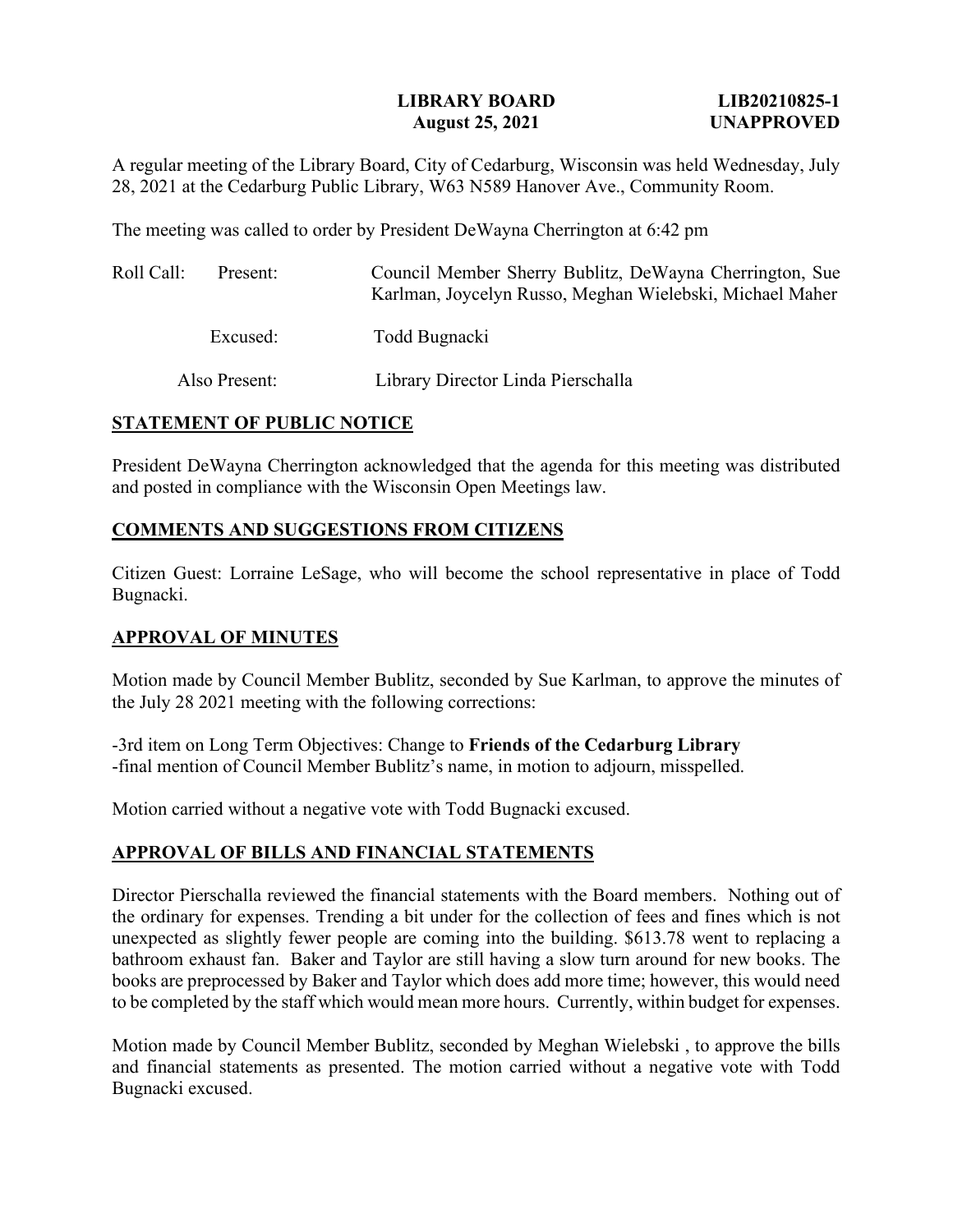# **REPORTS**

# **Director's Report**

Cathy Holnagel's retirement Open House will take place on Monday, August 30, from 4 – 6 p.m. with a Resolution and recognition for her 33 years of service. Recognition by the Common Council to follow at 7:00 p.m. Lauren Pierre will take over for Cathy Holnagel's position. Kasey Leaf will cover Lauren Pierre's position for 30 hours a week with staff picking up the additional 10 hours. This will save approximately \$16,000. The goal will be for Kasey Leaf to become full-time in January working with teens, tweens, and millennials.

The 2021 marketing goals are well underway:

- September: National Library Card sign up month.
- Website: Keeping with the same theme of the Northwind and the statues but upgrading the logo and help with branding.

A record number of new library cards (125) were registered in June. The Library is continuing to work with Byte Studios on a new website. The Library has joined the Chamber of Commerce Events Planning Committee and Kasey Leaf is helping with the Harry Potter Film Festival. The Library is working with the Chamber to determine what classes would be helpful. In addition, working with the Senior Center to determine more programs such as tech classes (currently: Memory Café).

The plan is to return to inside programming in fall, if health conditions allow.

Hot Spots: Sept 8 with the Topic of Afghanistan. Looking to see if it can be live fed or recorded for patrons to listen at a later time.

Delay with Baker and Taylor has gotten better. Following suit with other libraries to expedite orders. Kasey Leaf will be school liaison when the Library Committee starts again in fall.

8,992 people were in the building for the month of June. This is a huge increase to previous months of 5,000.

Two groups rented the Community Room in June. DeWayna Cherrington reminded staff to reach out to groups that previously rented the community rooms to alert.

Cedarburg Friends of the Library: Community Weaving Project to be installed in early September in the Children's Room.

Cedarburg Reads event had a great write up in the News Graphic. The entire family can then read books about the same topic. The first meeting will be held on September 1, 2021. Buy the Book is making around \$1,000 per month. It has been a great addition, as it took the place of the yearly large book sale. The Friends of the Library are very much appreciated.

The Beaver Dam Library will be added to the Monarch Catalog in September.

Adult Programs for July had 11 programs with 94 people attending.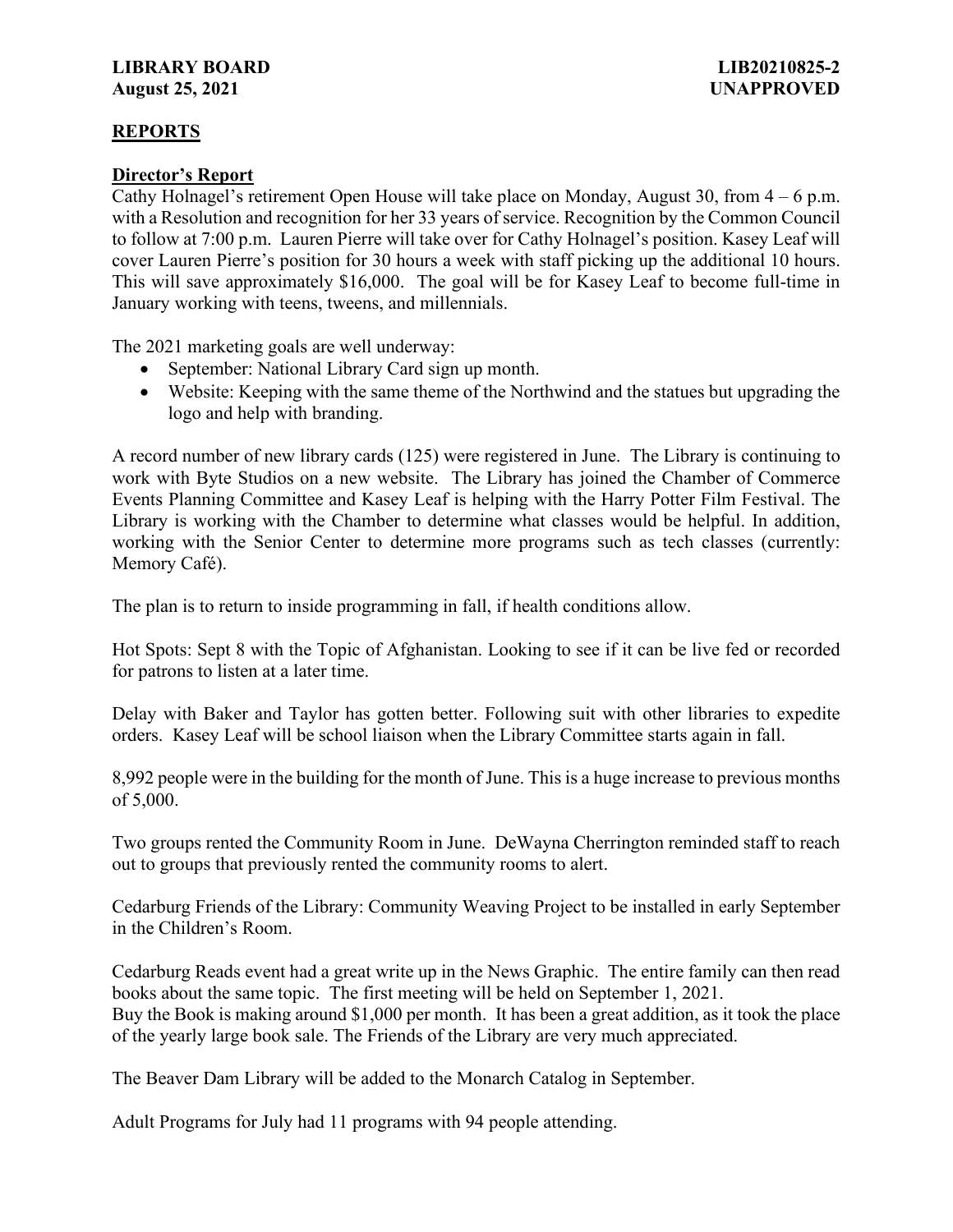# **LIBRARY BOARD LIB20210825-3 August 25, 2021 UNAPPROVED**

Laura Beldavs took the Book Bike up to Hamilton House today. It will become a regular occurrence. It has gone to Summer Sounds and she is hoping to bring it to schools. It has been a great hit for outreach.

The Library of Things has really become popular. The cornhole boards are always checked out. The Library is considering getting a cart for transporting of larger items to customers.

There were 800 participants for the Summer Reading Program. Storytime at the gazebo averaged 60 people.

As of the end of July, 51,773 patrons have come into library for 2021.

Council Member Bublitz suggested that a monthly snapshot be sent to the Common Council providing information such as:

- Number of people using Wi-Fi
- Books checked out
- Attendance
- Wild Card: (something interesting that happened this past month)

## **School Report**

No School Report was provided.

# **UNFINISHED BUSINESS**

## **Review and Discuss Preliminary 2022 Budget; and Action Thereon.**

Director Pierschalla and DeWayna Cherrington met with City Administrator Hilvo this past month to clarify information for the 2022 budget. Director Pierschalla and the Board discussed items from the preliminary 2022 budget. It appears that a 3% cost of living wage increase will go into effect. It is expected that there will be an increase for staff to pay into health insurance. A parttime position was cut. Some operating items were cut slightly. The only truly flexible operating item is Publications and Subscriptions.

Long Term Objectives:

-Actively pursue more community giving.

-Continue to educate the community and the leaders of the community.

-Build upon the Library Fund which is under the oversight of the Friends of the Library

-Have the Fund managed as a foundation source for the Library. The Board discussed the potential and how it should function. What are the Foundation options?

Historically, the Library as a Special Revenue Fund has had to use fund balance for personnel wage increases, retirements, health insurance increases. Fund balance for Capital projects was used up until 2020. This is no longer sustainable. Director Pierschalla is asking the City to support personnel increases going forward. Loss of revenue during the pandemic also contributed to the use of fund balance. The Board decided to remove the examination of going fine free for the 2021 objectives. This may be revisited at another time.